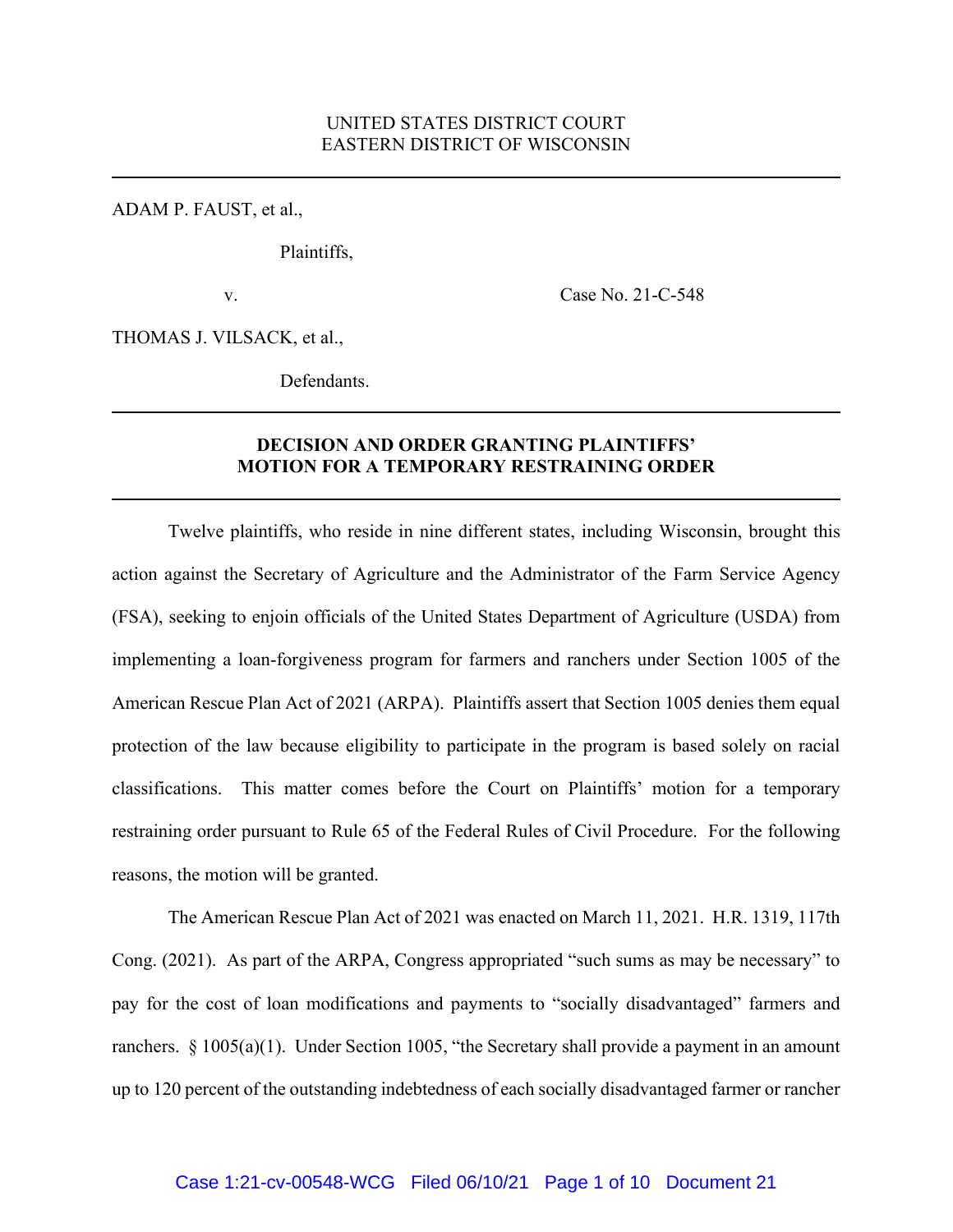as of January 1, 2021, to pay off the loan directly or to the socially disadvantaged farmer or rancher." § 1005(a)(2). Loans eligible for forgiveness include direct farm loans made by the Secretary or farm loans guaranteed by the Secretary. *Id.* The term "socially disadvantaged farmer or rancher" has the meaning given in 7 U.S.C.  $\S$  2279(a).  $\S$  1005(b)(3). Under that statute, "socially disadvantaged farmer or rancher" means a farmer or rancher who is a member of a "socially disadvantaged group." § 2279(a)(5). "Socially disadvantaged group" is then defined as "a group whose members have been subjected to racial or ethnic prejudice because of their identity as members of a group without regard to their individual qualities."  $\S 2279(a)(6)$ . In other words, the loan forgiveness program is based entirely on the race of the farmer or rancher.

Defendants have interpreted "socially disadvantaged farmer or rancher" to include individuals "who are one or more of the following: Black/African American, American Indian, Alaskan native, Hispanic/Latino, Asian, or Pacific Islander." *American Rescue Plan Debt Payments*, U.S. DEPARTMENT OF AGRICULTURE, *available at* https://www.farmers.gov /americanrescueplan (last visited June 7, 2021). The USDA describes how the loan-forgiveness plan will be administered on its website. It explains, "Eligible Direct Loan borrowers will begin receiving debt relief letters from FSA in the mail on a rolling basis, beginning the week of May 24. . . . After reviewing closely, eligible borrowers should sign the letter when they receive it and return to FSA." *Id.* It advises that, in June 2021, the FSA will begin to process signed letters for payments, and "about three weeks after a signed letter is received, socially disadvantaged borrowers who qualify will have their eligible loan balances paid and receive a payment of 20% of their total qualified debt by direct deposit, which may be used for tax liabilities and other fees associated with payment of the debt." *Id.*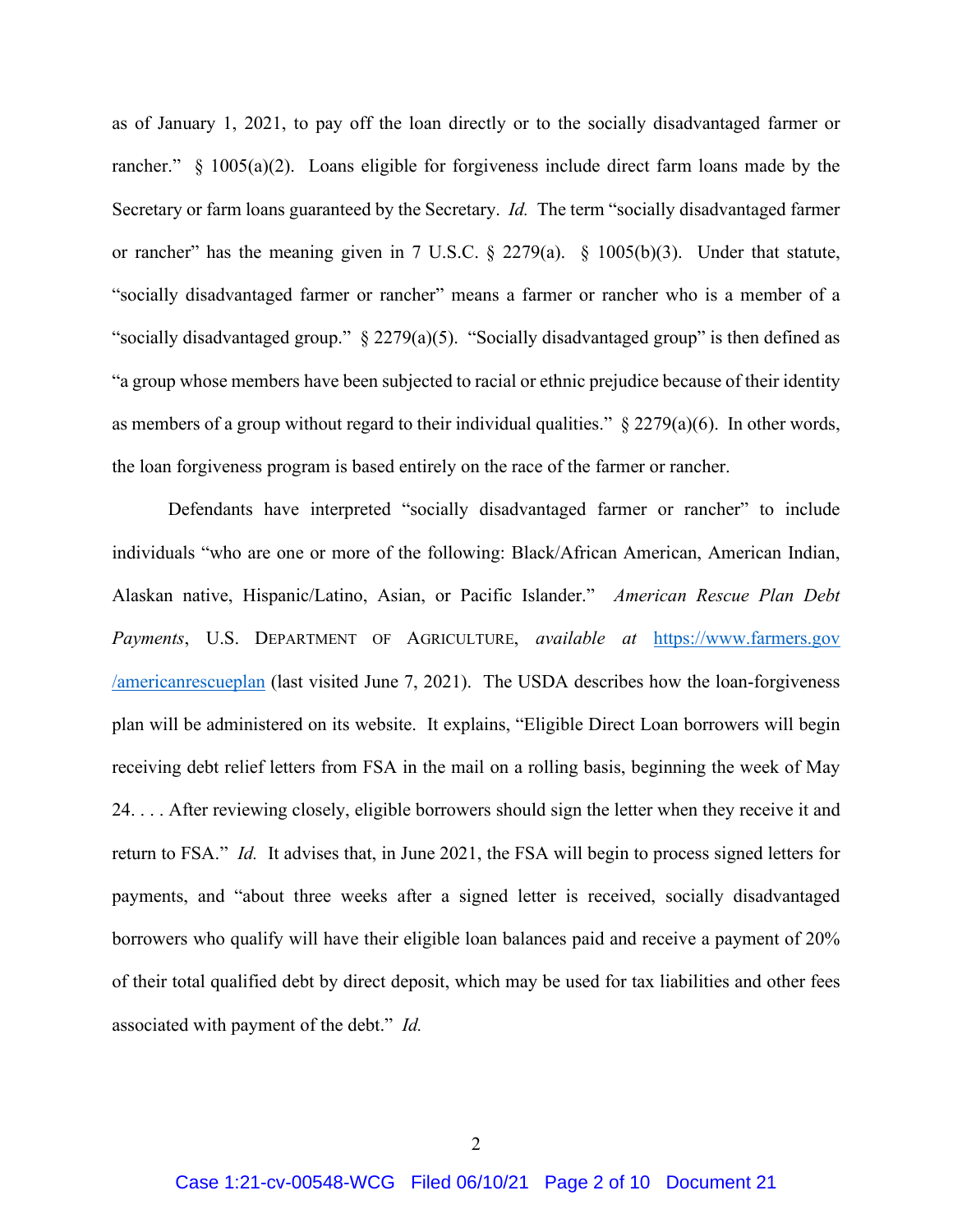Plaintiffs are twelve white farmers and ranchers from nine different states. Plaintiffs moved for a temporary restraining order seeking to enjoin the purportedly unconstitutional racebased program before all of the money is distributed. Defendants responded to the motion on June 8, 2021, and Plaintiffs filed a reply brief the following day. The motion is now ripe for the Court's consideration.

A temporary restraining order, as opposed to a preliminary injunction, is sought and heard on an emergency basis. The purpose of a temporary restraining order is to preserve the status quo pending the complete briefing and consideration of a motion for a preliminary injunction. *See Geneva Assurance Syndicate, Inc. v. Med. Emergency Servs. Assocs.*, 964 F.2d 599, 600 (7th Cir. 1992) ("The essence of a temporary restraining order is its brevity, its ex parte character, and . . . its informality."). In general, the showing required for a temporary restraining order and a preliminary injunction are the same. Specifically, a plaintiff must show that "(1) without this relief, it will suffer 'irreparable harm'; (2) 'traditional legal remedies would be inadequate'; and (3) it has some likelihood of prevailing on the merits of its claims." *Speech First, Inc. v. Killeen*, 968 F.3d 628, 637 (7th Cir. 2020) (quoting *Courthouse News Serv. v. Brown*, 908 F.3d 1063, 1068 (7th Cir. 2018)). If a plaintiff makes such a showing, the court proceeds to a balancing analysis, to determine whether the balance of harm favors the moving party or whether the harm to other parties or the public sufficiently outweighs the movant's interests. *Id.* A temporary restraining order "is an extraordinary and drastic remedy, one that should not be granted unless the movant, by a clear showing, carries the burden of persuasion." *Goodman v. Ill. Dep't of Fin. & Prof'l Regulation*, 430 F.3d 432, 437 (7th Cir. 2005) (internal quotation marks and citations omitted).

Plaintiffs challenge the USDA's use of race classifications for allocating funds under the loan-forgiveness program as violative of the equal protection guarantee in the United States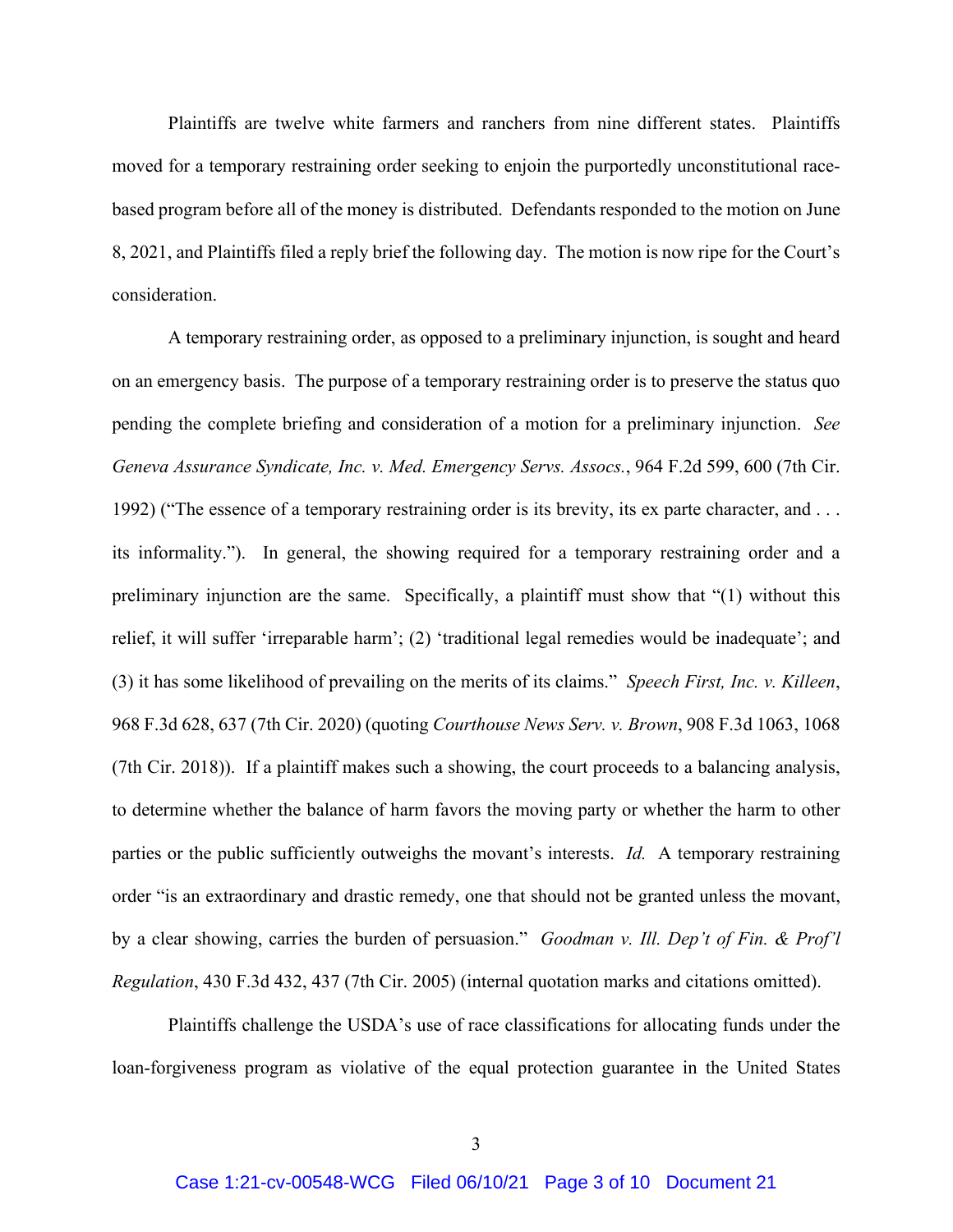Constitution. They assert that they are likely to succeed on their claim. "The liberty protected by the Fifth Amendment's Due Process Clause contains within it the prohibition against denying to any person the equal protection of the laws." *United States v. Windsor*, 570 U.S. 744, 774 (2013). "Government policies that classify people by race are presumptively invalid." *Vitolo v. Guzman*, --- F.3d ---, 2021 WL 2172181, at \*4 (6th Cir. May 27, 2021) (citing U.S. Const. amend. XVI; *Adarand Constructors, Inc. v. Pena*, 515 U.S. 200, 234–35 (1995)). "[W]hen the government distributes burdens or benefits on the basis of individual racial classifications, that action is reviewed under strict scrutiny." *Parents Involved in Cmty. Schs. v. Seattle Sch. Dist. No. 1*, 551 U.S. 701, 721 (2007) (citations omitted). Under this standard, "the government has the burden of proving that racial classifications 'are narrowly tailored measures that further compelling governmental interests.'" *Johnson v. California*, 543 U.S. 499, 505 (2005) (quoting *Adarand*, 515 U.S. at 227). Because the program grants privileges to individuals based solely on their race, strict scrutiny applies.

Defendants assert that the government has a compelling interest in remedying its own past and present discrimination and in assuring that public dollars drawn from the tax contributions of all citizens do not serve to finance the evil of private prejudice. Dkt. No. 17 at 16. "The government has a compelling interest in remedying past discrimination only when three criteria are met." *Vitolo*, 2021 WL 2172181, at \*4; *see also City of Richmond v. J.A. Croson Co.*, 488 U.S. 469 (1989) (plurality opinion). The Sixth Circuit recently summarized the three requirements as follows:

First, the policy must target a specific episode of past discrimination. It cannot rest on a "generalized assertion that there has been past discrimination in an entire industry." *J.A. Croson Co.*, 488 U.S. at 498. . . . Second, there must be evidence of *intentional* discrimination in the past. *J.A. Croson Co.*, 488 U.S. at 503. Statistical disparities don't cut it, although they may be used as evidence to establish intentional discrimination. . . . Third, the government must have had a hand in the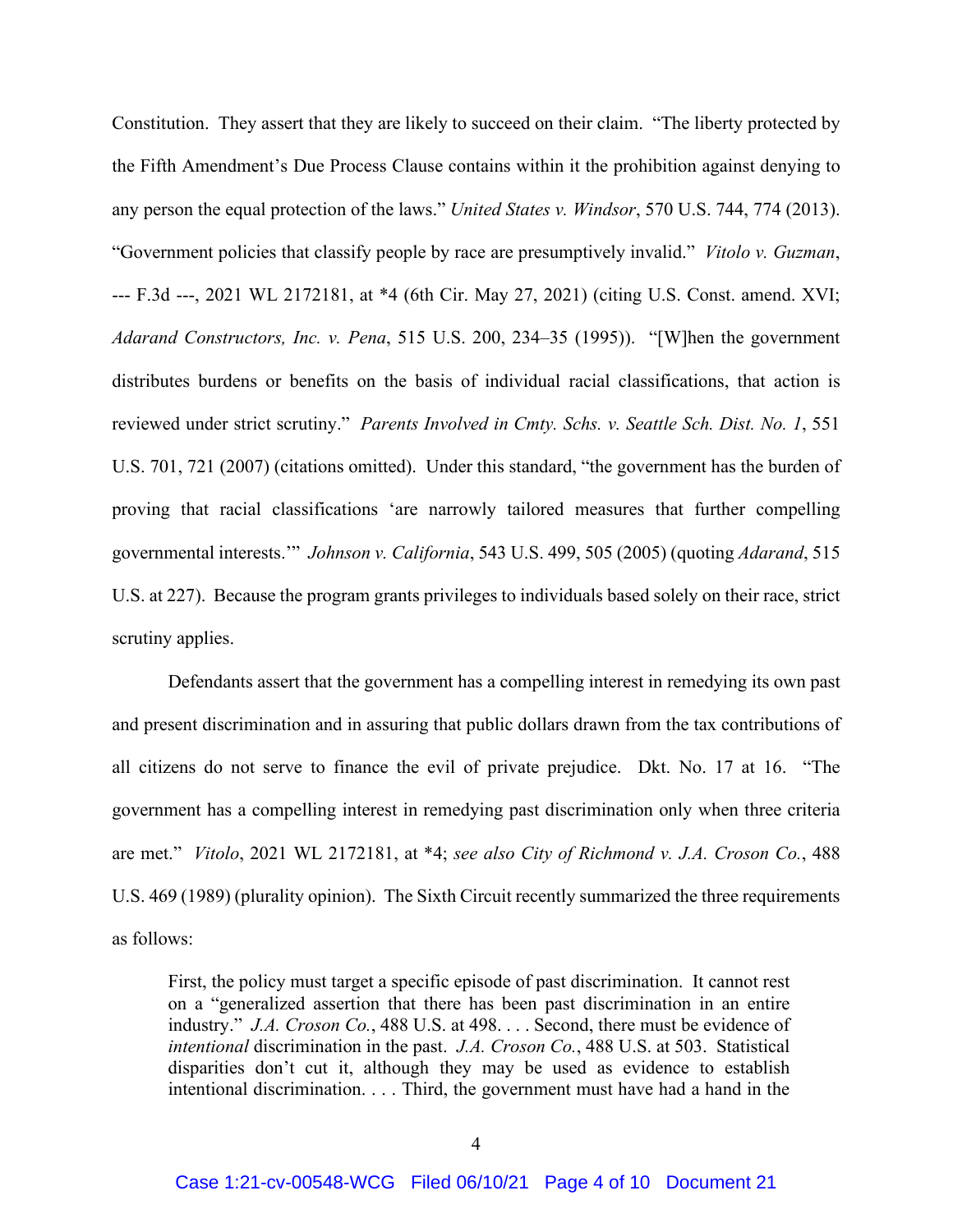past discrimination it now seeks to remedy. So if the government "shows that it had essentially become a 'passive participant' in a system of racial exclusion practiced by elements of a local industry," then the government can act to undo the discrimination. *J.A. Croson Co.*, 488 U.S. at 492. But if the government cannot show that it actively or passively participated in this past discrimination, race-based remedial measures violate equal protection principles.

*Vitolo*, 2021 WL 2172181, at \*4–5 (alterations omitted).

Here, Defendants lack a compelling interest for the racial classifications. Defendants assert that "Congress targeted the debt payments in Section 1005 to the minority groups that it determined had suffered discrimination in the USDA programs and that had been largely left out of recent agricultural funding and pandemic relief." Dkt. No. 17 at 17. But Defendants have not established that the loan-forgiveness program targets a specific episode of past or present discrimination. Defendants point to statistical and anecdotal evidence of a history of discrimination within the agricultural industry. *Id.* at 16–17. But Defendants cannot rely on a "generalized assertion that there has been past discrimination in an entire industry" to establish a compelling interest. *J.A. Croson Co.*, 488 U.S. at 498; *see also Parents Involved*, 551 U.S. at 731 (plurality opinion) ("remedying past societal discrimination does not justify race-conscious government action"). Defendants' evidence of more recent discrimination includes assertions that the vast majority of funding from more recent agriculture subsidies and pandemic relief efforts did not reach minority farmers and statistical disparities. *Id.* at 17. Aside from a summary of statistical disparities, Defendants have no evidence of intentional discrimination by the USDA in the implementation of the recent agriculture subsidies and pandemic relief efforts. "An observation that prior, raceneutral relief efforts failed to reach minorities is no evidence at all that the government enacted or administered those policies in a discriminatory way." *Vitolo*, 2021 WL 2172181, at \*5. Defendants have failed to establish that it has a compelling interest in remedying the effects of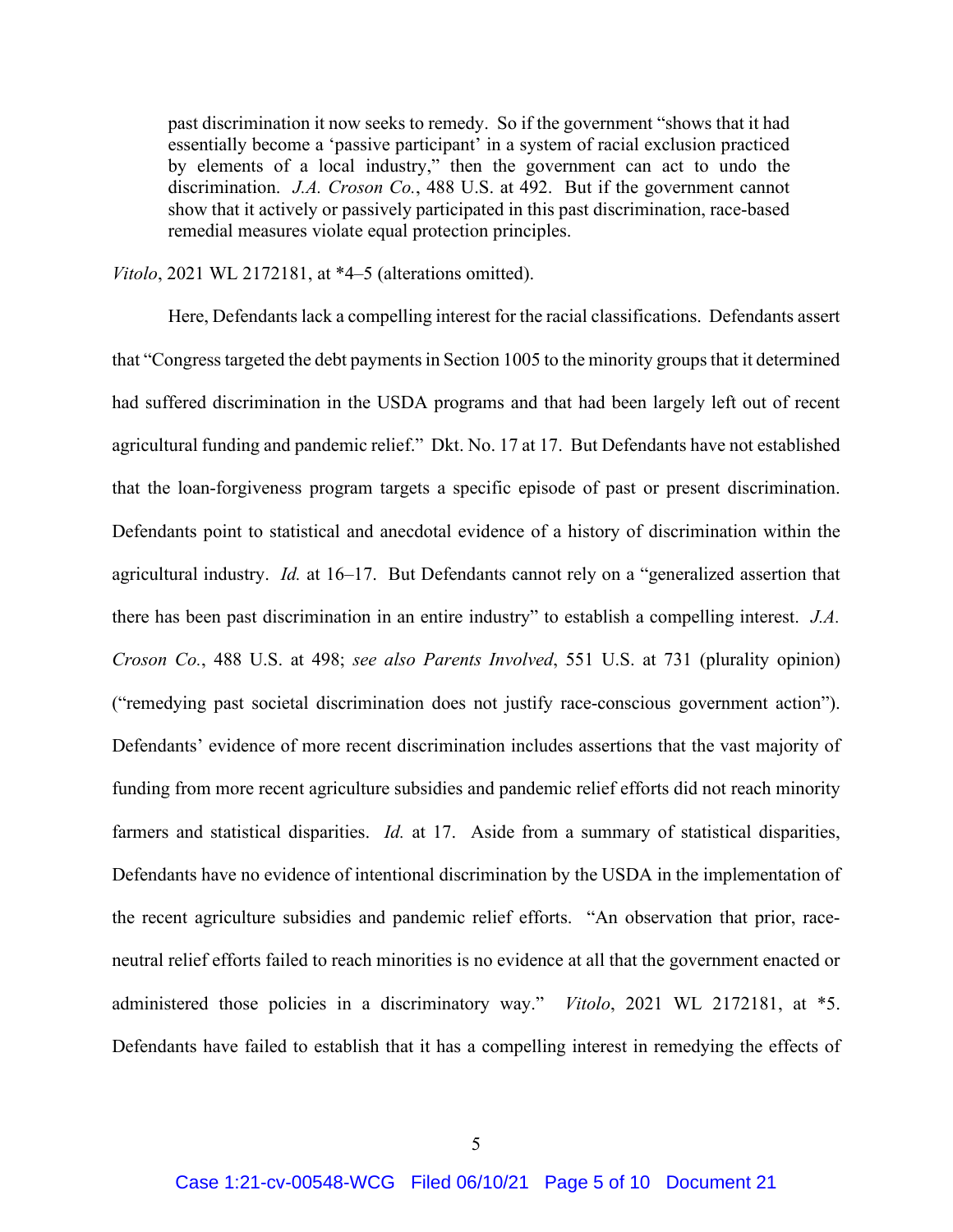past and present discrimination through the distribution of benefits on the basis of racial classifications.

In addition, Defendants have not established that the remedy is narrowly tailored. To do so, the government must show "serious, good faith consideration of workable race-neutral alternatives." *Grutter v. Bollinger*, 539 U.S. 306, 339 (2003). Defendants contend that Congress has unsuccessfully implemented race-neutral alternatives for decades, but they have not shown that Congress engaged "in a genuine effort to determine whether alternative policies could address the alleged harm" here. *Vitolo*, 2021 WL 2172181, at \*6. The obvious response to a government agency that claims it continues to discriminate against farmers because of their race or national origin is to direct it to stop: it is not to direct it to intentionally discriminate against others on the basis of their race and national origin.

The Section 1005 program is a loan-forgiveness program purportedly intended to provide economic relief to disadvantaged individuals without actually considering the financial circumstances of the applicant. Indeed, Congress can implement race-neutral programs to help farmers and ranchers in need of financial assistance, such as requiring individual determinations of disadvantaged status or giving priority to loans of farmers and ranchers that were left out of the previous pandemic relief funding. It can also provide better outreach, education, and other resources. But it cannot discriminate on the basis of race. On this record, Defendants have not established that the loan forgiveness program under Section 1005 is narrowly tailored and furthers compelling government interests. The Court concludes that Plaintiffs are likely to succeed on the merits of their claim that Defendants' use of race-based criteria in the administration of the program violates their right to equal protection under the law.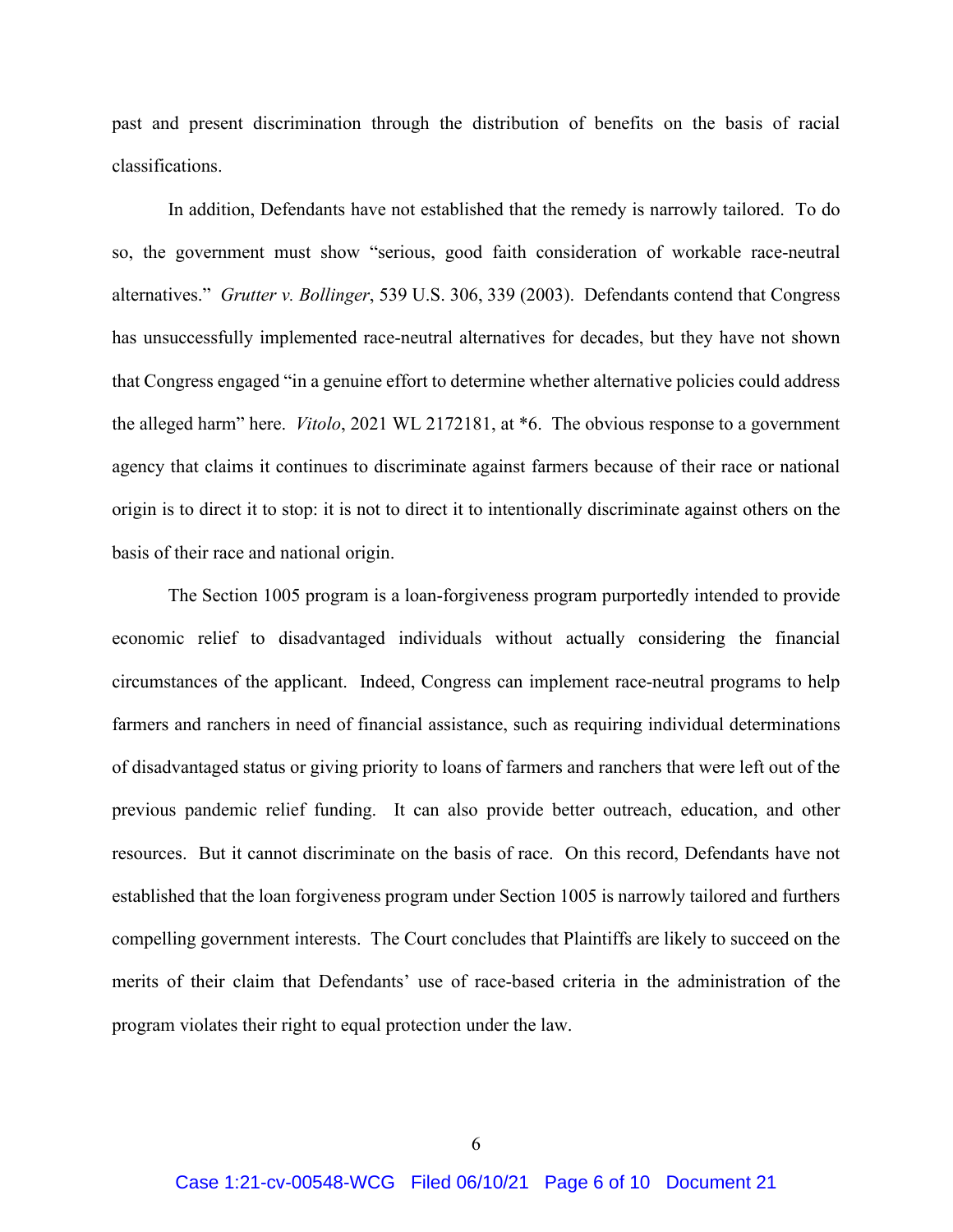Next, the Court finds that Plaintiffs will suffer irreparable harm absent a temporary restraining order. Defendants make the extraordinary argument that racial discrimination inflicts no harm at all. Though Defendants assert that Section 1005 is intended to help socially disadvantaged farmers affected by COVID-19, it does not provide relief based on losses sustained during the pandemic. Instead, the only consideration in determining whether a farmer or rancher's loans should be completely forgiven is the person's race or national origin. Plaintiffs are completely excluded from participation in the program based on their race. If the Court does not issue an injunction, the USDA will spend the allocated money and forgive the loans of minority farmers while the case is pending and will have no incentive to provide similar relief on an equitable basis to others. Plaintiffs are excluded from the program based on their race and are thus experiencing discrimination at the hands of their government.

Defendants assert that, even if Plaintiffs suffer irreparable harm, the harm is not imminent because the USDA is "just beginning" to administer the program and the funds are "statutorily unlimited." Dkt. No. 17 at 14–15. Congress has apportioned "such sums as may be necessary" to pay for the program.  $\S$  1005(a)(1). While there is no explicit cap on the funds allocated to the loan-forgiveness program, based on current estimates, 0.2% of the \$1.9 trillion package in the ARPA has been allocated to the program. Defendants sent offer letters to eligible farmers and ranchers as early as May 24, 2021. On June 9, 2021, Defendants sent offer letters to 8,580 farmers, and intend to send another 6,836 letters beginning June 14, 2021. Dkt. No. 17-2, ¶¶ 32, 35. Defendants indicate that it will take an average of seven days to receive an accepted offer and that the FSA will process payment immediately upon receipt of the offer. *Id.* ¶¶ 29–31. Defendants have already started to forgive loans, and the 8,580 farmers and ranchers who were sent offer letters represent approximately 49% of the loans that will be forgiven under the program. The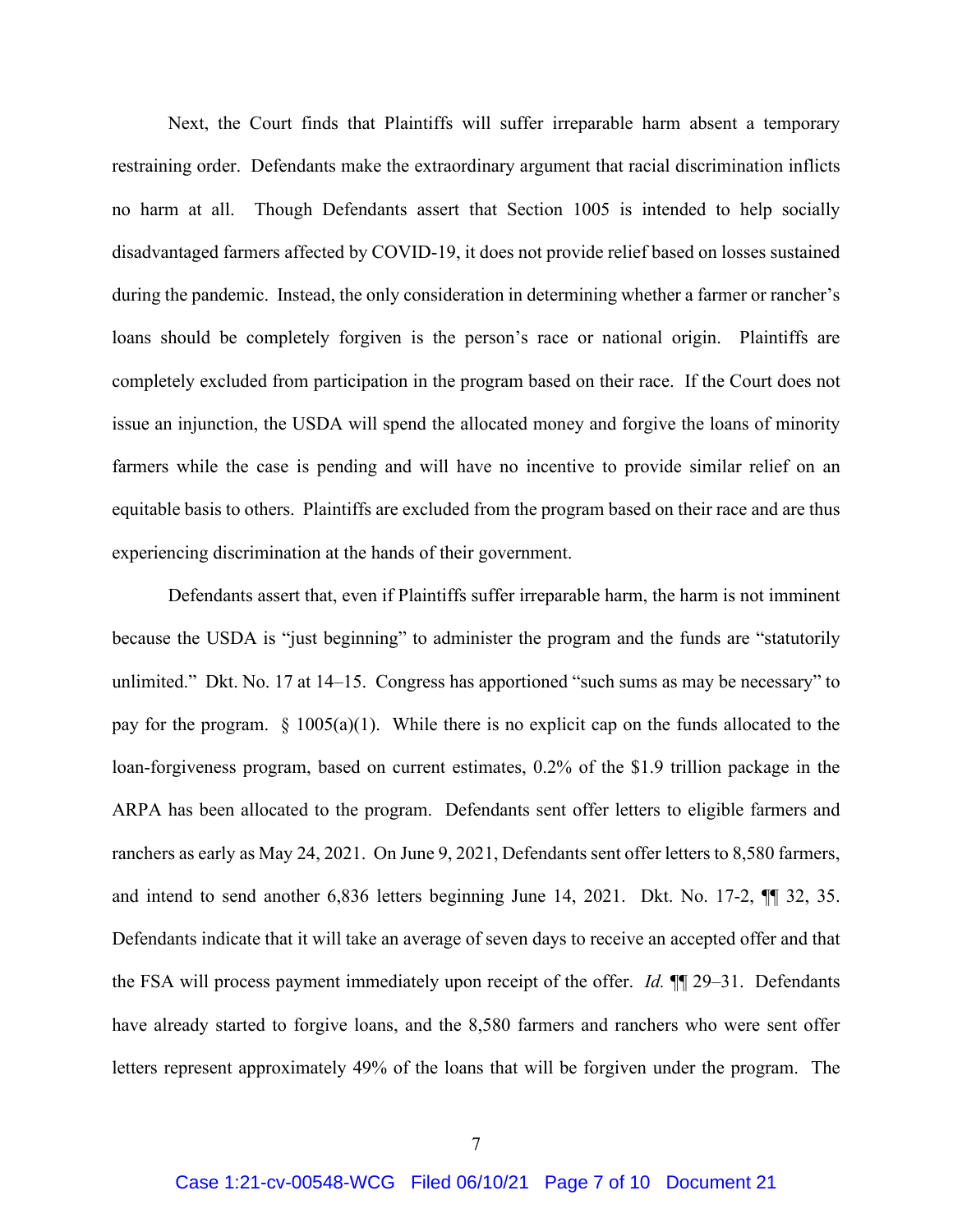entire \$3.8 billion that has been allocated to the program may be depleted before briefing and consideration of the motion for a preliminary injunction. Plaintiffs' injuries are also irreparable in light of Defendants' sovereign immunity and Plaintiffs' inability to seek damages. For these reasons, the Court finds that Plaintiffs will suffer irreparable harm absent a temporary restraining order.

Finally, the Court considers the irreparable harm Defendants will suffer if preliminary relief is granted and the public interest. These factors "merge when the Government is the opposing party." *Nken v. Holder*, 556 U.S. 418, 435 (2009). Here, the public interest and balance of harms weigh in Plaintiffs' favor. The public interest would be served by the entry of a temporary restraining order, as it is "always in the public interest to prevent the violation of a party's constitutional rights." *Déjà vu of Nashville, Inc. v. Metro. Gov't of Nashville & Davidson Cty., Tennessee*, 274 F.3d 377, 400 (6th Cir. 2001). Because Plaintiffs have established a strong likelihood that Section 1005 of the ARPA is unconstitutional, the public interest favors the issuance of a temporary restraining order. Although Defendants assert that thousands of minority farmers have a strong interest in expeditiously receiving funds under the program, they acknowledge that there is no true urgency, as certain loan payments may take up to nine weeks to process. Dkt. No. 17 at 15. There is no reason that a temporary halt on payments will cause any harm. Defendants have advised that they will not foreclose on any delinquent loans and that banks holding USDA-backed loans will not foreclose on them. Though Defendants would be enjoined from allocating funds to eligible farmers and ranchers under a temporary restraining order, they would not be prevented from identifying eligible recipients, mailing notices, accepting and reviewing applications, responding to inquiries and providing guidance regarding the program, and making other determinations. The purpose of a temporary restraining order is to preserve the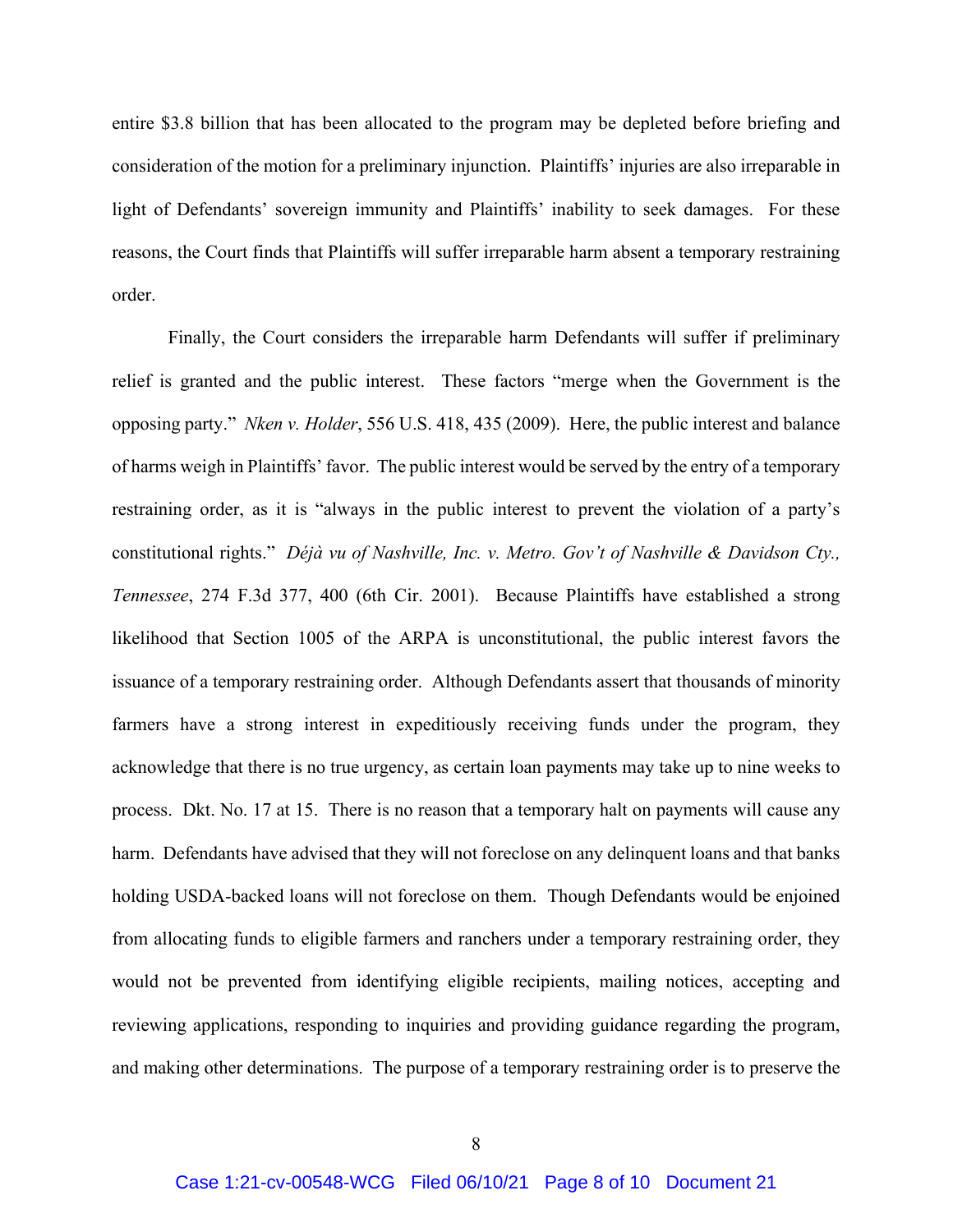status quo pending a decision on the merits. Once a loan is forgiven, it cannot easily be undone. A narrow temporary restraining order resolves any threat of serious delay. The Court finds that the public interest and balance of equities weigh in favor of Plaintiffs.

Plaintiffs have satisfied the elements necessary to obtain a temporary restraining order. Defendants argue that any temporary restraining order should be limited to Plaintiffs and not the thousands of other farmers across the country. They suggest that the Court issue a limited injunction requiring that the government set aside funds to pay off Plaintiffs' qualified loans pending the outcome of the litigation. While universal injunctions are rare, they "can be necessary to provide complete relief to plaintiffs, to protect similarly-situated nonparties, and to avoid the chaos and confusion that comes from a patchwork of injunctions." *City of Chicago v. Barr*, 961 F.3d 882, 916–17 (7th Cir. 2020) (internal quotation marks and citations omitted). A nation-wide injunction is appropriate in this case. Defendants' proposal to set aside funds to pay off any of Plaintiffs' qualified loans is unworkable. If the USDA forgave Plaintiffs' loans, it would be required to forgive every farmer's loan, since the only criteria for loan forgiveness is the applicant's race. Plaintiffs estimate that this would increase the cost of the program to \$400 billion. Dkt. No. 19 at 3. In addition, nothing would prevent Plaintiffs from amending the complaint to add other farmers and ranchers as plaintiffs to this action. To ensure that Plaintiffs receive complete relief and that similarly-situated nonparties are protected, a universal temporary restraining order in this case is proper.

Rule 65(c) provides that a court may issue a temporary restraining order "only if the movant gives security in an amount that the court considers proper to pay the costs and damages sustained by any party found to have been wrongfully enjoined or restrained." Fed. R. Civ. P. 65(c). The